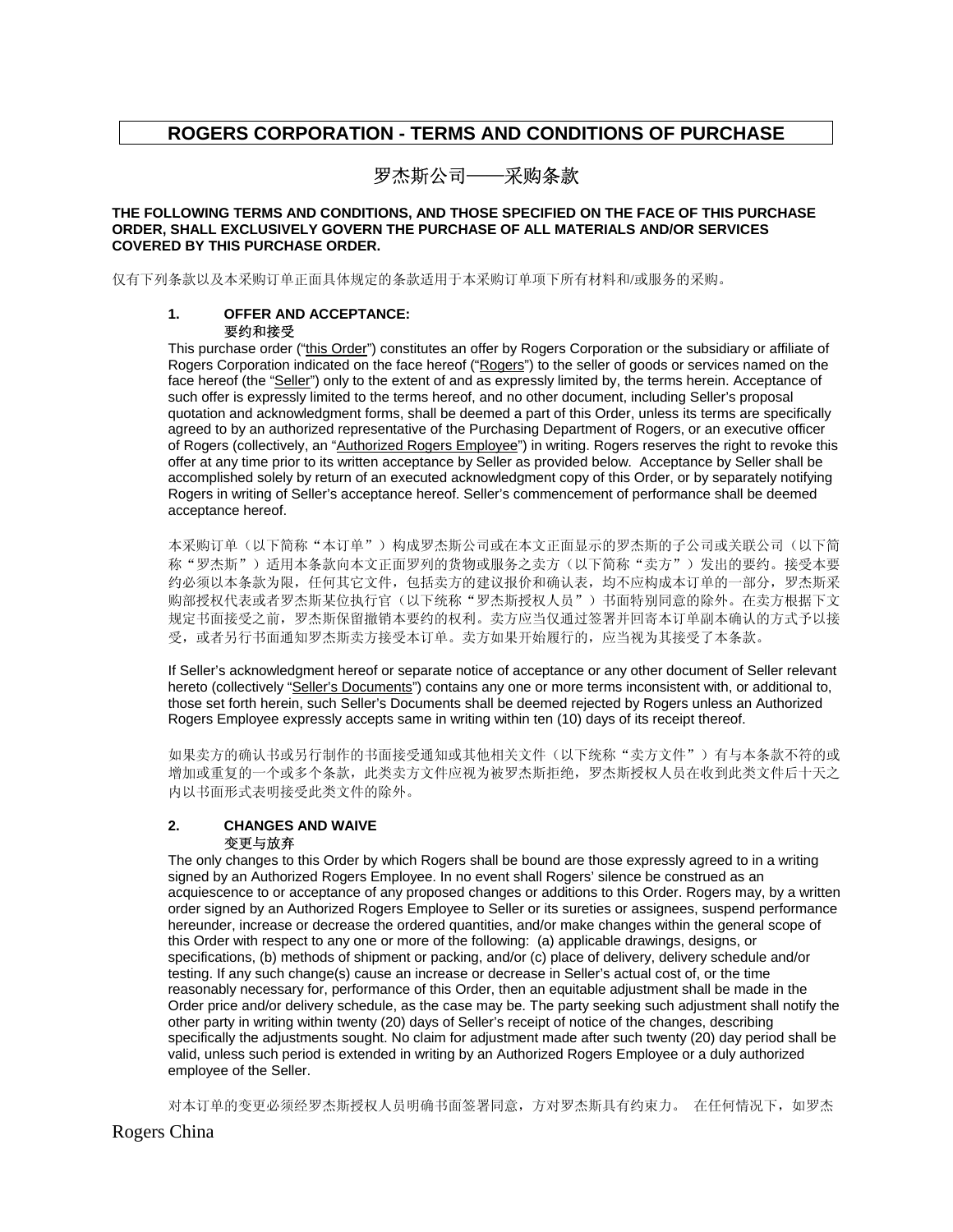斯不作任何表示,不应视为其默许或接受所提议的对本订单的变更或增补。罗杰斯可,通过其授权人员签署的 书面指示来中止履行本协议, 增加或减少订单数量和/或在本订单范围内变更以下一项或多项,: (1)适用的 图纸、设计或规格,(2)装运或包装的方法,和/或(3)交付地点、交付时间和/或测试安排。如果这样的变 更导致卖方实际成本或履行本订单所必须的合理时间增加或减少,那么应视情况而定,需对订单价格和/或交 付日期进行合理的调整。一方如需进行此调整,应在卖方收到变更通知后 20 天内书面通知另一方,说明具体 的调整要求。如超过该 20 天期限,任何调整要求均应无效,罗杰斯授权人员或卖方适当授权人员书面延长该 期限的除外。

Nothing in this clause (including, without limitation, any pending disagreement regarding adjustments for such changes) shall excuse Seller from proceeding, immediately upon receipt of such changes, with the Order as changed or amended. No right or privilege of a party to this Order may be waived or modified, except in writing by a duly authorized officer of such party. A party's failure to insist upon performance of any term or condition hereof, or to exercise any right or privilege hereunder, or any waiver thereof, shall not be deemed a waiver of any other term, condition, right or privilege contained in this Order or any other purchase order; nor shall be construed as a continuing waiver thereof.

卖方应当在收到这些变更通知后立即履行变更或修订后的订单,不得以本条中的任何规定(包括但不限于针对 这些变更所做的调整存在的尚未解决的分歧)为借口拒绝履行。未经一方适当授权人员书面同意,该方的权利 或特权不会放弃或变更。任何一方未能坚持履行本条款任何规定,或未能行使本条款项下的权利,或放弃履行 的,均不得视为放弃本订单或其他采购订单中的其他规定或权利,也不得被视为放弃后续履行这些权利。

## **3. PRICE AND STATED TERMS:**  价格条款

Seller shall sell to Rogers the goods or services shown on the face of this Order at the prices and terms specified. Seller warrants that the prices and terms set forth herein are no less favorable than those currently extended to any other customer for the same or like goods or services in equal or lesser quantities. Otherwise, or if Seller reduces its price for such goods or services or makes changes in terms favorable to purchasers at any time during the term of this Order, Seller agrees immediately to reduce accordingly the prices hereof and/or change the terms herein favorably to Rogers for any goods or services not yet delivered. Prices stated in this Order are inclusive of all charges, including customs and import duties, costs of carriage, packing, packaging and insurance. Prices offered and accepted are not subject to escalation for any reason except by mutual consent in writing signed by an Authorized Rogers Employee and a duly authorized officer of Seller.

卖方应根据规定的价格和条件把本采购订单正面列明的货物和服务出售给罗杰斯。卖方保证,本条款规定的价 格和条件的优惠程度不亚于目前提供给采购同等或更少数量的相同或相似产品的任何其他客户。否则,卖方同 意立即相应降低本条款之价格和/或就尚未交付的产品作出有利于罗杰斯的条款变更;如果卖方在本订单履行 期间内任何时间降价或者作出有利于买方的条款变更,亦应如此。本订单所列明的价格包括所有费用,包括关 税和进口税、运输费用、包装费和保险费。商定的价格不得因任何理由而上涨,除非经罗杰斯授权人员和卖方 适当授权人员共同书面同意。

# **4. TAXES:**

## 税收

Except as otherwise expressly provided herein or as required by Laws and Regulations (as defined in paragraph 10), the Seller agrees to pay any national or local taxes, including sales or value-added taxes, which may be imposed upon the goods and/or services ordered herein. All of the taxes applicable to Rogers and paid by Seller must be included and shown separately on its invoice to Rogers.

除非本条款另有明文规定或法律法规(如第 10 条规定)另行要求,卖方同意支付任何国税或地税,包括向本 订单所订购货物和服务征收的销售税或增值税。所有适用于罗杰斯且由卖方支付的税收必须写入开具给罗杰斯 的发票上,并应逐一列明。

## **5. INVOICES:**  发票

Invoices shall contain the following information: Purchase order number, item number, description of item, quantities, unit price, extended totals, and Seller's packing slip number, in addition to any other information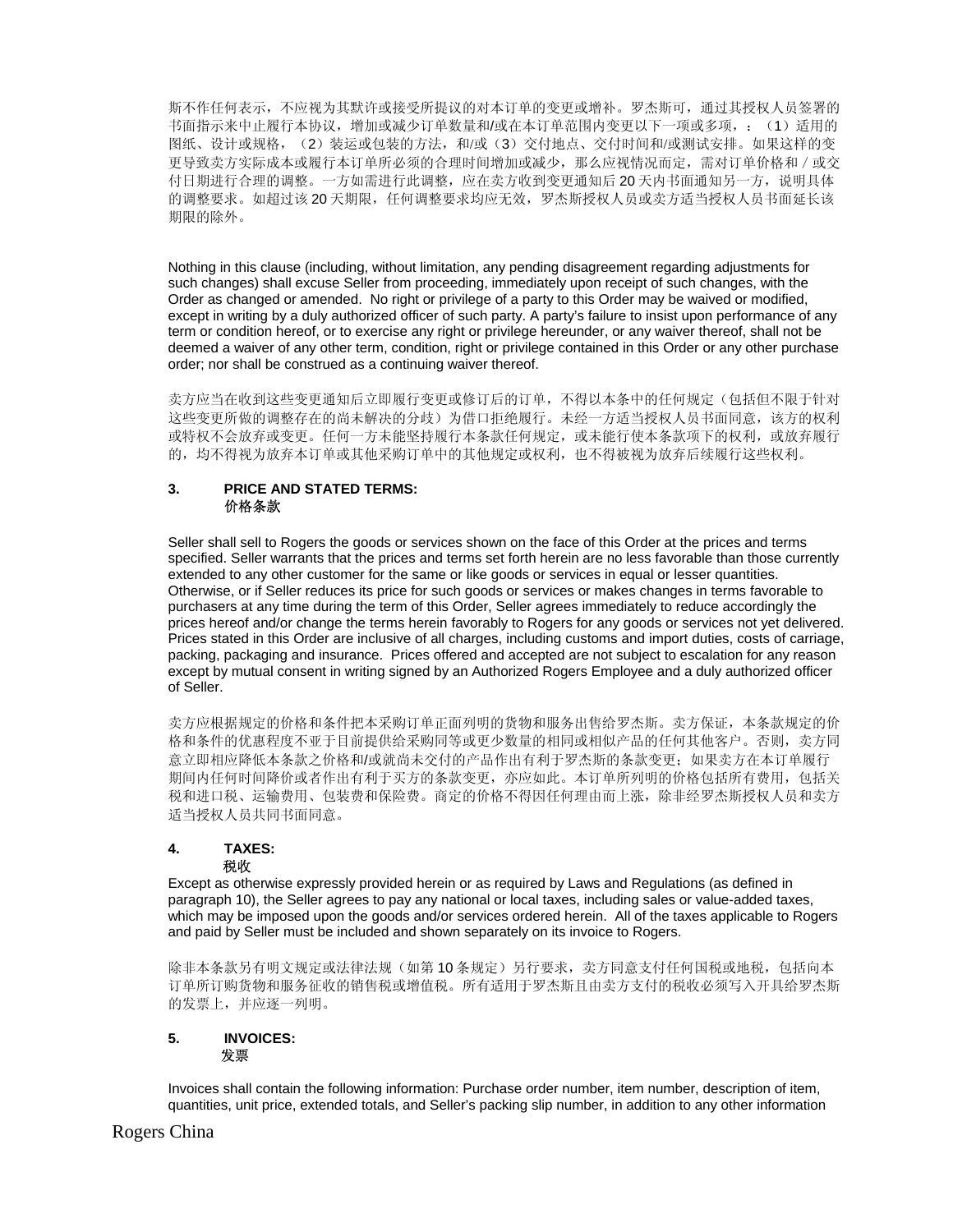specified elsewhere herein. Bills of lading, express receipts, or other proof of delivery shall be furnished upon request. Payment of Seller's invoice shall not constitute acceptance of the goods or services, and shall be subject to adjustment for errors, shortages, hidden or obvious defects, or any failure of Seller to meet the requirements of this Order. Upon notice to Seller, Rogers may at any time withhold, deduct or set off from any part of the price due hereunder all or any portion of the damages (including, without limitation, lost profits) resulting from any breach of a term or condition hereof, and/or any amount owed to Rogers by Seller or any of its affiliates, whether or not arising out of or related to the transaction which is the subject of this Order. Rogers shall issue payment net sixty (60) calendar days from invoice date, or from actual delivery date of goods or completion of services, whichever is later.

 发票应包含以下内容:采购订单编号、产品编号、产品说明、数量、单价、总量和卖方的包装单编号及本条款 其它部分具体规定的信息。一经要求,应当提供提单、收据或其它交付证明。卖方对于发票款项的支付不应构 成对货物或服务的接受,卖方尚需对产品差错、短缺、隐蔽的或明显的质量问题或任何未能达到本订单要求的 事项进行纠正。一经通知卖方,罗杰斯可以在任何时间从到期款项中扣除或抵消由于卖方违约而造成的部分或 全部损失(包括但不限于利润损失)和/或卖方或其关联公司结欠罗杰斯的款项,无论欠款是否产生于本订单 项下的交易或与之相关。罗杰斯应在发票日期后,或自实际交付货物之日或自完成服务之日(以后发生的为 准)起 60 个日历日内交付净款。

#### **6. OVER SHIPMENTS:**  溢装

Rogers will pay only for maximum quantities ordered. Over shipments will be held at Seller's risk and expense for a reasonable time awaiting shipping instructions. Return shipping and insurance charges for over shipped quantities will be at the Seller's expense.

罗杰斯将仅支付订单所订购的最大数量。溢装货物将由卖方在合理时间内负责承担风险和费用,由卖方指示退 运。溢装货物的退运及保险将由卖方承担费用。

## **7. PACKING AND SHIPMENT:**  包装和装运

Unless otherwise specified, all goods shall be packed, packaged, marked and otherwise prepared for shipment in a manner which is: (i) in accordance with good commercial practice, (ii) acceptable in common carriers for shipment at the lowest applicable rate and in accordance with Laws and Regulations, and (iii) adequate to insure safe arrival of the goods at the named destination. Seller shall mark all containers with necessary lifting, handling and shipping information, the purchase order number for this Order and the date of shipment. An itemized packing slip shall accompany each shipment. Failure to provide packing slips may result in excusable delay in processing Seller's invoices; furthermore, in any such case, Rogers' count shall be accepted as conclusive. For purposes of calculating early payment, cash or similar discounts, the period for payment shall be computed either from the date of delivery and acceptance of the goods ordered, or the date of receipt of correct and proper invoices, prepared in accordance with the terms of this Order, whichever date is later, until the date of Rogers' payment to Seller.

除另有规定外,所有货物应按以下方式进行包装、加贴标志以备装运: (1)符合良好的商业操作惯例; (2) 以最低的价格依法装入普通包装箱;(3) 足以保证货物安全到达指定的目的地。卖方应当在集装箱上标注必 要的起吊、搬运和运输说明,以及本订单的编号及发货日期。每一份包装单应随货发送。未提供装箱单可能会 导致迟延支付卖方发票款项 ,甚至在这种情况下,交付数量应以罗杰斯的统计为准。为了计算提前付款、现 金折扣或类似折扣,付款期应从订购货物交付和接受日期或从收到依据本订单规定开具的正确且适当的发票之 日期起算,以后发生的为准,直至罗杰斯付款给卖方。

## **8. INSPECTION and ACCEPTANCE:**  检验和接受

 (a) All goods and services purchased hereunder shall be subject to inspection and test by Rogers to the extent practicable at all places and times, including the period of manufacture, and in any event, prior to final acceptance at destination. If inspection or test is made by Rogers at Seller's premises, Seller without additional charge shall provide all reasonable facilities and assistance for the safety and convenience of Rogers's inspections. No inspection or test made prior to the final inspection and acceptance at destination shall relieve the Seller from responsibility for defects or other failure to meet the requirements of this Order.

所有根据本订单购买的货物和服务需经罗杰斯检查和测试,检查和测试可以在任何可行的地点和时间进行,包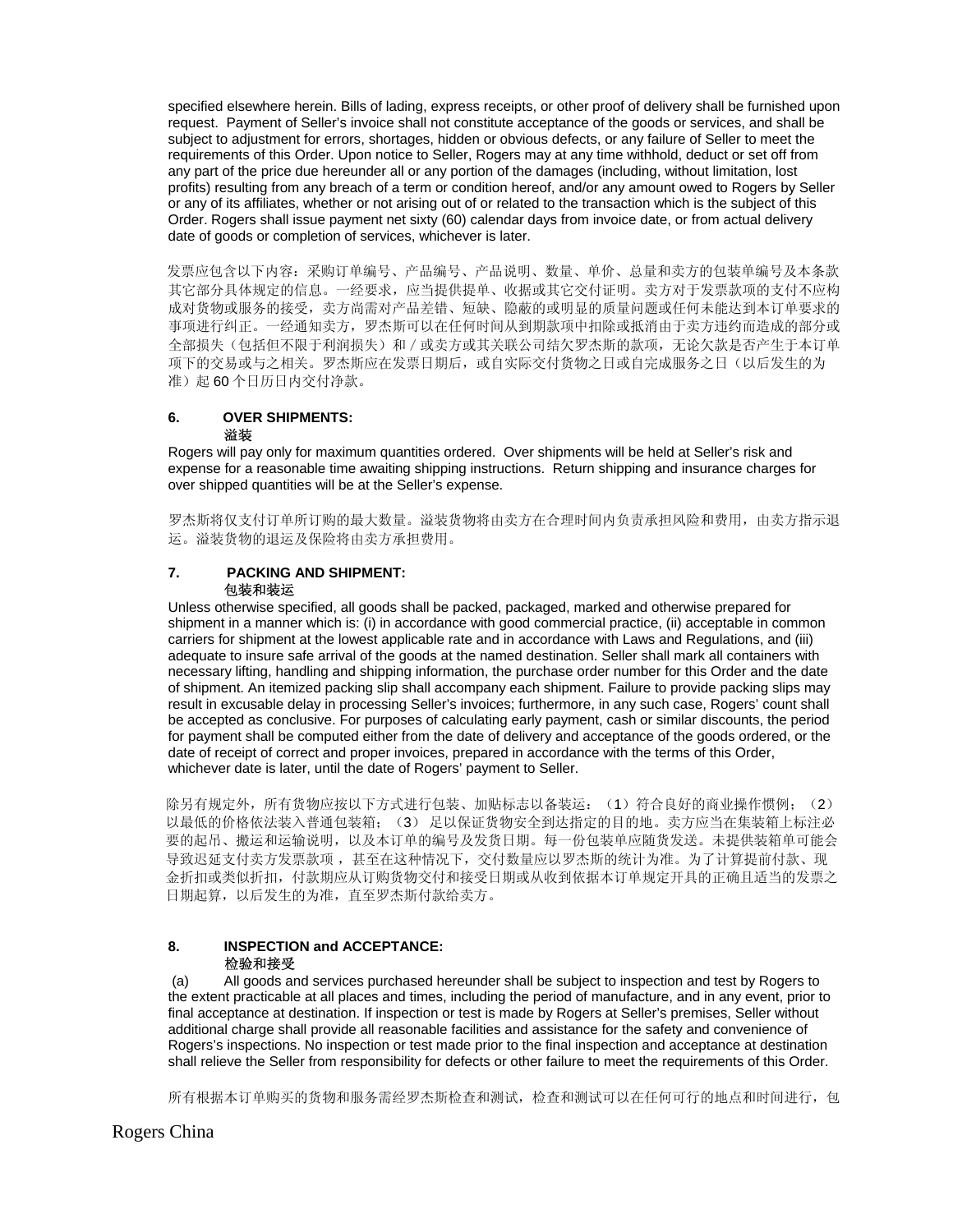括在生产期间以及在目的地最后验收之前。如果罗杰斯的检验或测试在卖方所在地进行,那么卖方应为罗杰斯 进行检验提供安全和便利方面的合理设施与协助,不收额外费用。在目的地最后检验与接受之前的任何检验或 测试不能减轻卖方对产品质量问题或其他失误所应承担的责任。

 (b) In case any goods or services are defective in material or workmanship, or otherwise not in conformity with the requirements of this Order, Rogers shall have the right to reject them without correction, require their correction, accept them with an adjustment in price, or return them to Seller for full credit. Any item which has been rejected or required to be corrected shall be replaced or corrected by and at the expense of Seller promptly after notice. If, after Rogers' request, Seller fails to promptly replace or correct any defective item within the delivery schedule, Rogers may (i) replace or correct such item and charge to the Seller the cost occasioned thereby, (ii) without further notice terminate this Order for default in accordance with the clause hereof entitled "Termination for Default," or (iii) require an appropriate reduction in price.

如果货物或服务在原材料、做工或其它方面不符合本订单要求的,罗杰斯有权拒收而无需修理、要求修理、 让步接收,或退货(全部款项无需支付)。一经通知,卖方应自行承担费用立即对被拒收的或要求修理的产品 进行更换或修理。如果经罗杰斯要求之后,卖方在交付期内不能立即更换或修理问题产品的,罗杰斯可以 (1)更换或修理产品,并向卖方收取因此而引起的费用,(2)无需通知卖方即以"因违约而解除"为名,根 据本款规定解除本订单,或(3)要求适当降价。

 (c) Notwithstanding any prior inspections or payments (partial or in full) hereunder, all goods shall be subject to final inspection at Rogers's plant (or other destination designated by Rogers) within a reasonable time after delivery. Seller shall provide and maintain an inspection system which is acceptable to Rogers. Records of all inspection work shall be kept complete and available to Rogers during the performance of this Order and for such further period as Rogers may determine.

尽管存在根据本条款所作出的任何前期的检验和付款(部分或全部),在交付之后的合理时间内,所有的货物 应在罗杰斯的工厂(或由罗杰斯指定的其它地方)接受最后的检验。 卖方应提供和维持一个罗杰斯可以接受 的检验系统。所有检验工作的记录应保持完整,并可以在本订单履行期限及罗杰斯可能确定延长的期限内提供 给罗杰斯。

#### **9. DELIVERY:**  交付

Unless otherwise specifically provided on the face of this Order or otherwise agreed to in writing by Rogers, ordered goods shall be delivered to Rogers' designated address. Time is of the essence of this Order, and if delivery of goods or rendering of services is not completed by the time promised, Rogers may impose a penalty of 0.05% for each day of delay and reserves the right, without liability in addition to its other rights and remedies, to terminate this Order by notice effective when received by Seller as to goods not yet received or services not yet rendered.

订购的货物应交付到罗杰斯指定的地点,本订单正面另有具体规定的或罗杰斯书面另行同意的除外。时间对于 本订单来说是基本要求,如果货物的交付和服务的提供在承诺的时间内尚未完成,那么罗杰斯可以每天收取 0.05 %违约金,并有权通知卖方解除尚未收到的部分货物或尚未提供的部分服务之订单,通知送达卖方后生 效,该解除权不影响其它权利和补救措施。

#### **10. WARRANTY:**  担保

 Seller warrants that all goods and services comply with the People's Republic of China ("PRC") national and applicable local laws, regulations, governmental and other governing rules (the "Laws and Regulations"), relevant industrial standards and product quality standards, and that the goods and their use will not cause any environmental damage prohibited by the Laws and Regulations. **IN ADDITION TO ANY WARRANTY IMPLIED BY FACT OR LAW, SELLER EXPRESSLY HEREBY WARRANTS FOR TWELVE (12) MONTHS FROM ACCEPTANCE (OR SUCH LONGER TIME AS SELLER OTHERWISE MAY HAVE OFFERED OR PROVIDED) THAT ALL GOODS OR SERVICES TO BE DELIVERED OR PERFORMED HEREUNDER SHALL BE FREE FROM DEFECTS IN WORKMANSHIP, MATERIAL AND MANUFACTURE, SHALL COMPLY STRICTLY WITH THE REQUIREMENTS OF THIS ORDER, INCLUDING ANY DRAWINGS OR SPECIFICATIONS INCORPORATED HEREIN OR SAMPLES FURNISHED BY ROGERS OR SELLER, AND, WHERE DESIGN IS SELLER'S RESPONSIBILITY, SHALL BE FREE FROM DEFECTS IN DESIGN. SELLER FURTHER WARRANTS THAT THE GOODS AND/OR SERVICES ORDERED HEREUNDER SHALL BE MERCHANTABLE AND SHALL BE FIT, SUITABLE AND SUFFICIENT FOR**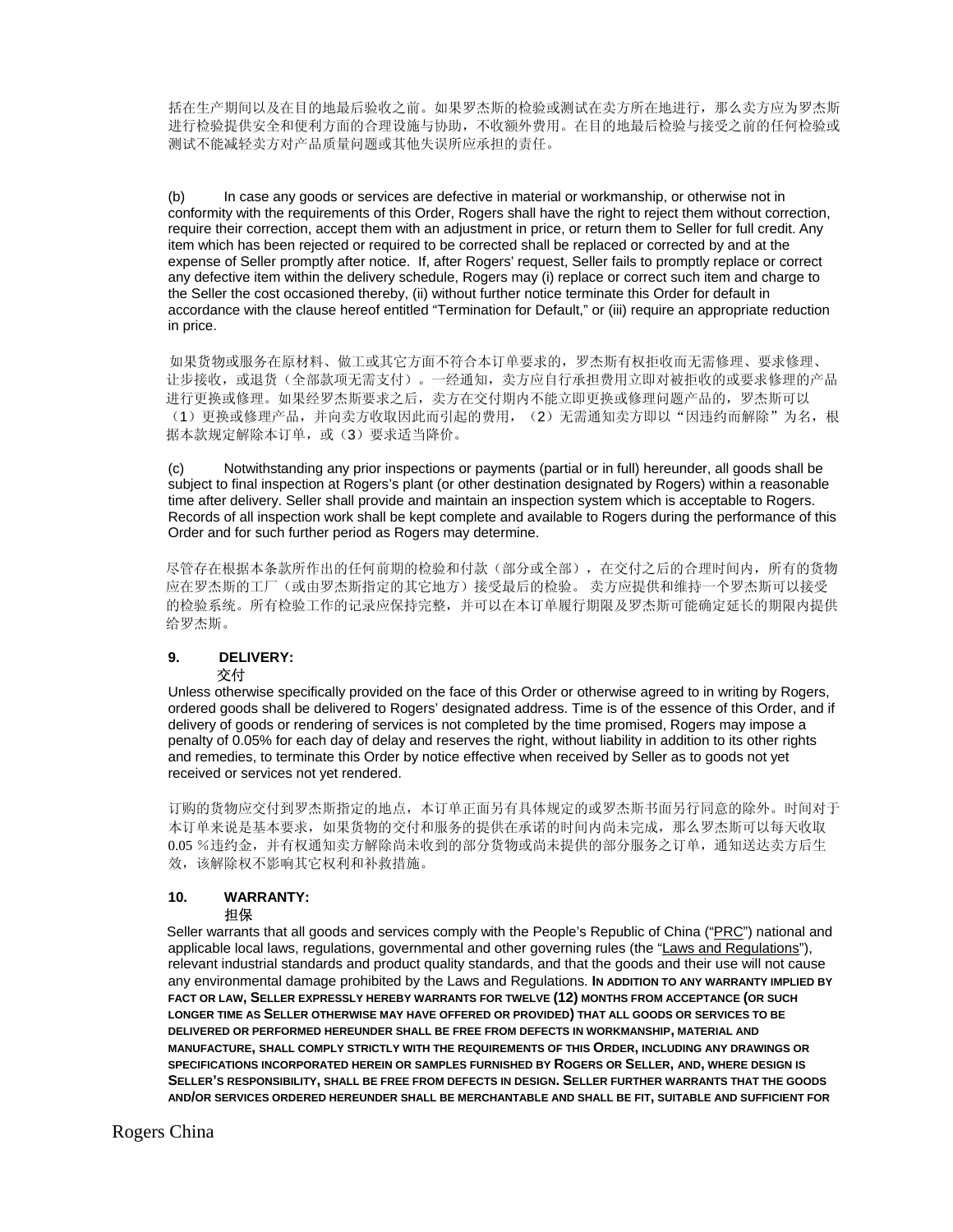**THE PURPOSE FOR WHICH INTENDED, THAT IT HAS THE RIGHT TO CONVEY SAME TO ROGERS, AND THAT SUCH GOODS OR SERVICES ARE FREE OF ALL LIENS AND ENCUMBRANCES.** In addition to other rights Rogers may have, if goods and/or services pursuant to this Order are found within one year after acceptance not to be as warranted, Rogers may return same to Seller, at Seller's expense, for correction, repair, replacement, credit or refund, as Rogers shall elect in writing. Any goods or services corrected or furnished by Seller in replacement of the same shall also be subject to all the provisions of this Order and entitled to warranties to the same extent as the goods and/or services initially furnished hereunder, starting from the date or correction, repair or replacement. **ALL WARRANTIES HEREUNDER SHALL SURVIVE INSPECTIONS, TESTS, ACCEPTANCE OF AND PAYMENT BY ROGERS. ALL WARRANTIES HEREUNDER SHALL RUN TO ROGERS AND TO ITS SUCCESSORS, ASSIGNS, AND DIRECT OR INDIRECT CUSTOMERS. ALL REMEDIES UNDER THIS ORDER SHALL BE CUMULATIVE AND NOT ALTERNATIVE.**

卖方保证,所有的货物和服务符合中华人民共和国的全国性法律和适用的地方法律、法规和其它政府规定(以 下简称"法律法规")、相关的工业标准和产品质量标准,货物及其应用不会导致法律法规所禁止的环境污 染。除了事实情况或法律所隐含的担保责任外,卖方特此保证,自接受产品后十二(**12**)个月内(或者卖方 可能另行提供的更长时间内),根据本条款所交付或履行的货物或服务不存在做工、材料或生产方面的质量 问题,符合本订单的要求,包括纳入本条款的图纸或规格,或者罗杰斯或卖方提供的样品,如果卖方负责设 计,保证不存在设计问题。卖方进一步保证,根据本订单所订购的货物和**/**或服务应适合销售,充分适用于理 想中的用途,其有权转让给罗杰斯,货物或服务不存在任何留置和抵押。除罗杰斯可能享有的其它权利外, 如果本订单项下的货物和/或服务在被接受后一年内发现与担保的情况不符,罗杰斯可以退回,书面选择要求 纠正、修理、更换、不付款或退款,所产生的费用由卖方承担。任何经卖方更改或提供的替代货物和服务,应 适用本订单所有规定,并享受与起先提供之货物和/或服务同样的担保,担保期限自更改、修理或更换之日起 算。本条款所规定的所有的保证在罗杰斯的检验、测试、接受和付款之后仍然有效。本条款规定的所有担保 适用于罗杰斯及其继受者、受让人和其直接或间接客户。根据在本订单所做出的所有补救措施可以同时适 用,互不冲突。

#### **11. INTELLECTUAL PROPERTY:**  知识产权

Seller represents and warrants to Rogers that no use or sale of any item to be delivered hereunder, alone or in any combination recommended or specified by Seller, and no service supplied or work performed hereunder by Seller, its agents, employees or representatives, will infringe any PRC or foreign patent, copyright, trademark, service mark or other intellectual property. Seller agrees to indemnify and hold Rogers and its customers harmless from and against any and all costs, damages, and expenses (including without limitation prompt reimbursement of legal fees and expenses, expended or incurred by Rogers to defend itself therefrom or otherwise as a consequence thereof) and all judgments and decrees resulting from any actual or alleged infringements or contributory infringement of any PRC or foreign patent, copyright, trademark, service mark or other intellectual property by such use or sale of any such item or by any services supplied or work performed hereunder by Seller, its agents, employees or representatives.

卖方向罗杰斯声明并保证,根据本条款由卖方、卖方代理人、雇员或代表交付的产品、提供的服务或完成的 工作,由罗杰斯根据卖方介绍或指定单独或合并使用的,不会侵犯任何中华人民共和国或外国的专利、版权、 商标、服务商标等知识产权。 如果卖方、其代理人、雇员或代表所提供的产品、服务或完成的工作在使用或 销售过程中实际侵犯或被声称侵犯或参与侵犯中国或外国的专利、版权、商标、服务商标等知识产权,导致产 生费用、损失和开支(包括但不限于罗杰斯应诉或从事其它相关活动所发生的法律费用和支出),或者受到判 决或指令的约束的,卖方同意赔偿罗杰斯,并确保罗杰斯免于承担责任。

#### **12. COMPLIANCE AND INDEMNIFICATION:** 遵守和赔偿

Seller agrees that it shall strictly comply with all Laws and Regulations, including without limitation all applicable labor and anti-bribery laws and regulations. Seller shall arrange for all inspections and approvals by governmental officials including customs clearance or other import or export obligations, if necessary. Seller shall not offer or provide to Rogers' purchasing agents any gratuities, gifts, payments, or anything of value in an attempt to influence directly or indirectly such person's administration of the provisions of this Order. Seller agrees to indemnify Rogers from any claims or expenses (including reasonable attorneys' fees) arising out of its non-compliance with Laws and Regulations.

卖方同意严格遵守所有法律法规,包括但不限于所有适用的劳动和反贿赂的法律和法规。如有必要,卖方应安 排政府官员进行所有的检验和审批,包括海关清关或其它进出口义务。卖方不得向罗杰斯的采购代理人提供任 何酬金、礼品、现款或其它具有价值的任何物品,企图直接或间接影响其执行本订单。卖方同意赔偿罗杰斯因 其不遵守法律法规而引起的索赔或费用(包括合理的律师费)。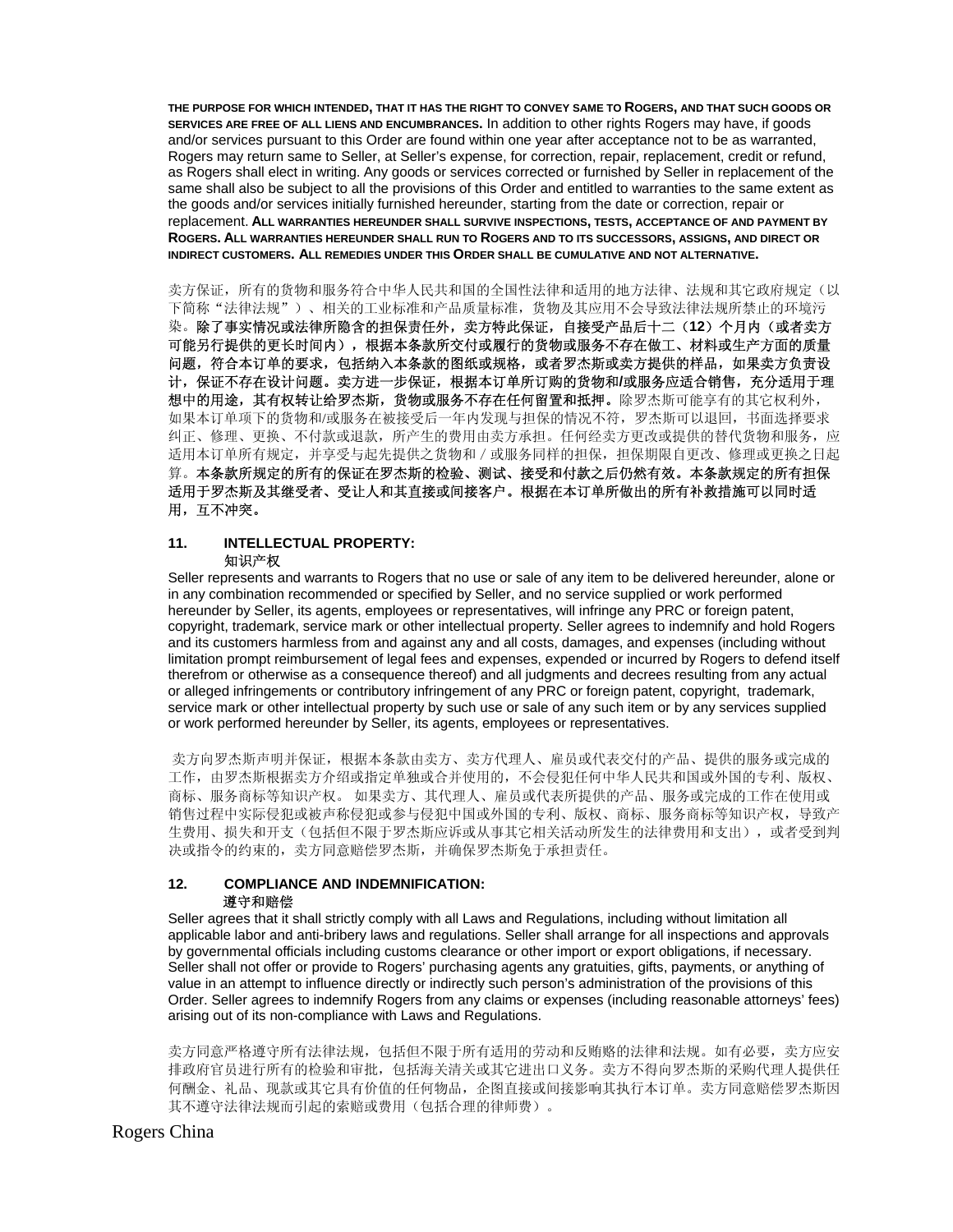## 13. GOVERNING LAW, DISPUTES: 适用的法律与争议的解决

The terms and conditions of this Order and all matters arising out of the execution, construction, interpretation or breach thereof, shall be construed and settled exclusively in accordance with the laws of the PRC without regard to its conflicts of laws principles. The United Nations Convention on Contracts for the International Sale of Goods ("UN CISG") does not apply to transactions subject to these terms and condition. In the event that notwithstanding the foregoing choice of law a court shall determine that the UN CISG applies to transactions subject to this Order, provisions hereof that conflict with the UN CISG shall control. Unless otherwise agreed by the parties, any dispute arising out of or in connection with this Order shall be submitted to and resolved by the China International Economic and Trade Arbitration Committee for arbitration in Shanghai in accordance with its rules then in force. The arbitral award shall be final and binding on both parties.

本订单项下的条款及其执行、解释中或针对违约的所有事项仅适用中华人民共和国法律进行解释和确定,其冲 突规则除外。《联合国国际货物销售合同公约》(下称"联合国公约")不适用于本条款项下的交易。尽管存 在上述关于冲突规则的规定,如果法院确定,联合国公约应适用于本订单中的交易,那么,如果本条款中有与 联合国公约相冲突的规定,以本条款为准。与本条款项下交易相关的或由其引起的一切争议应当提交中国国际 经济贸易仲裁委员会上海分会依据其现行仲裁规则裁决, 双方另有约定的除外。仲裁裁决为最终裁决, 对双方 具有约束力。

#### **14. TERMINATION:**  解除

#### Rogers reserves the right to terminate this Order. Immediately upon notice thereof, Seller immediately shall stop all work and observe any instructions from Rogers as to work in process, and Rogers shall pay Seller an equitable adjustment for work already performed. Rogers may also terminate this Order for cause immediately, and without liability of any kind and without waiving any other of its rights and remedies (whether at law for damages, in equity, or both) in the event of: (i) a breach by Seller of any of the terms or conditions hereof, (ii) failure by the Seller to provide Rogers with adequate assurance of due performance upon written demand by Rogers when reasonable grounds for insecurity have arisen, including, without limitation, a failure to meet delivery, production or other performance schedules, or (ii) upon Seller's bankruptcy or insolvency. In such event, Rogers shall not be liable to Seller for any amounts, and Seller shall be liable for and shall hold Rogers harmless from, any damage, cost and expense (including loss of profits) occasioned by the Seller's breach or default (including, without limitation, legal fees and expenses). If it should be determined that Rogers has improperly terminated this Order for default, then such termination shall be deemed to have been for Rogers' convenience, and treated for all purposes as set forth in the first sentence of this paragraph, with no other liability other than as expressly stated in such sentence.

 罗杰斯有权解除本订单。一经通知解除,卖方应立即停止所有工作,并遵守罗杰斯针对生产中产品的指示, 罗杰斯应对卖方已履行的工作支付经过适当调整的费用。如有下列情况,罗杰斯可以因客观原因立即解除本订 单,无需承担任何责任,同时,罗杰斯不放弃其它权利和补救措施(无论根据法律索赔,还是根据公平原则, 或者根据前两者):(一)卖方违反本条款任一规定的,(二)可能导致违约的原因出现,包括但不限于不能 交付、生产或履行其它义务,卖方在罗杰斯书面要求后未能向罗杰斯提供充分的适当履行担保,或(三)卖方 破产或无力偿债。在此情况下,罗杰斯无义务向卖方支付任何款项,卖方应保证不会因为其违约引起的损失、 费用而给罗杰斯带来损失(包括但不限于合理的法律费用与开支),这些应由卖方承担。如果应当确定为罗杰 斯违约解除本订单,那么该解除应视为为了罗杰斯的需要,并应视为按照本条第一句规定所作出的解除,除该 句所明确规定的责任外,不存在其它责任。

## **15. ELECTRONIC TRANSACTIONS:**  电子交易

Seller and Rogers agree to conduct the transactions governed by these terms and conditions by electronic means except: (i) as to matters where a manual signature of an Authorized Rogers Employee is required hereby; and (ii) Rogers' liability hereunder may not be increased or expanded except by an amendment or waiver complying with the terms of paragraph 2 bearing the manual signature of an Authorized Rogers Employee.

卖方与罗杰斯同意通过电子方式执行本条款所约束的交易,除非:(1)属于本条款要求罗杰斯授权人员书面